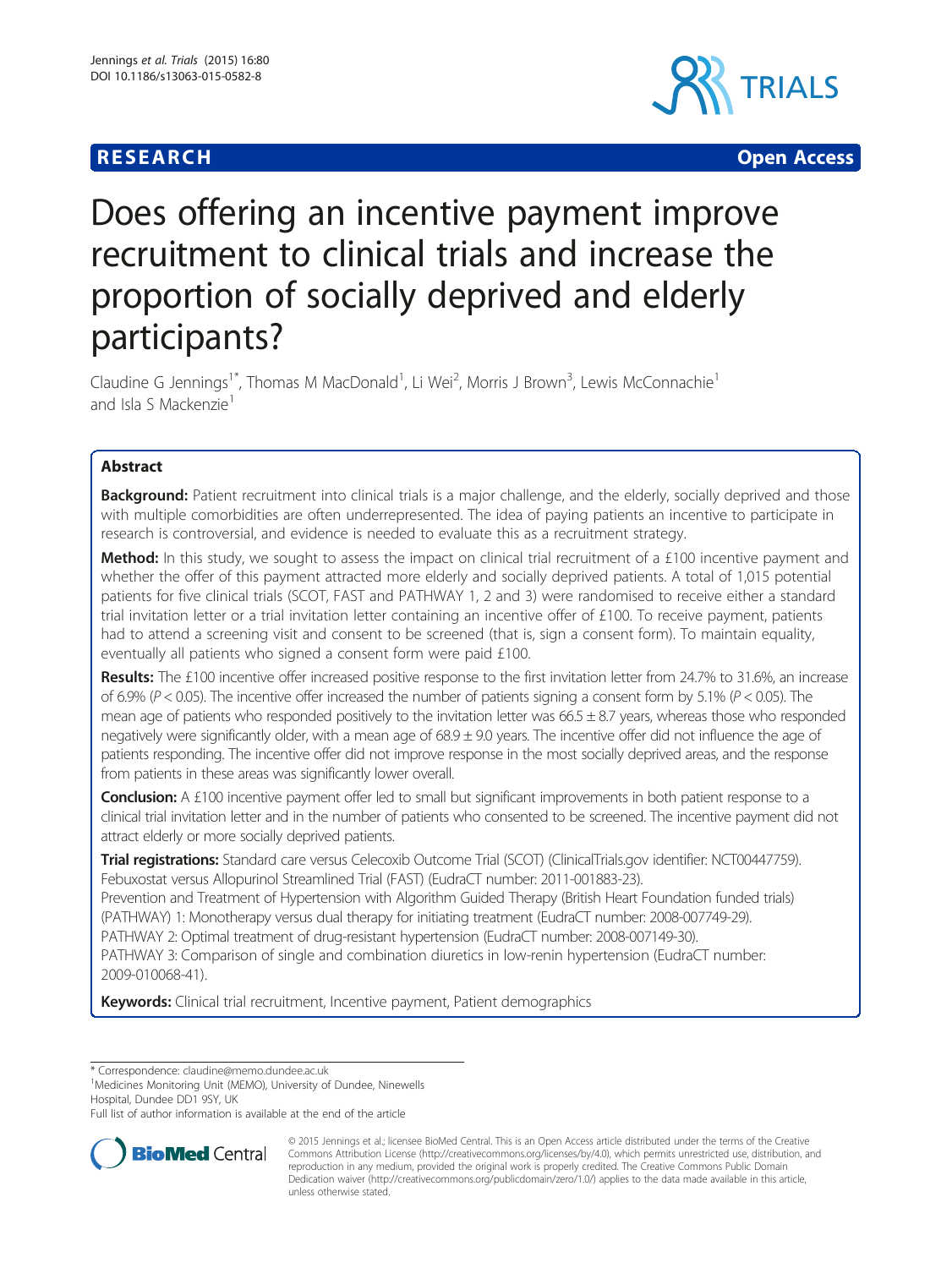# Background

Efficient recruitment of patients into clinical trials is a major challenge in medical research. Recruited patients are often those interested in their health. The elderly, socially deprived and those with significant comorbidities are generally underrepresented. This raises concerns that the results of clinical trials may not be generalisable to all groups in the wider population and questions about the validity of using outcomes from these trials when making clinical decisions affecting the broader population [\[1,2](#page-8-0)].

Various methods have been used to improve recruitment into clinical trials. Recruitment strategies depend largely on the type of trial and the patient population required. Recruitment into studies with stringent inclusion and exclusion criteria can be particularly challenging. Traditional recruitment methods, including use of primary and secondary care practitioners, remain important; however, Investigators have also used public awareness campaigns and advertising through various media outlets to promote the benefits to society of participating in research and to attract a wider variety of patients [[3-5](#page-8-0)].

The concept of using financial incentives to recruit patients into clinical trials is controversial, and attitudes toward them vary b United Kingdom, h search may be paid participating in clithey should be re however, there is a reimbursement and incentive to particip United States, which has a largely insurance-based health care system. There, financial incentives are frequently used. A 2002 report found that in 32 US health

Table 1 Overview of the five clinical trials used in this study<sup>a</sup>

| etween countries and cultures. In the   | All trial participants provided us their written, infor    |
|-----------------------------------------|------------------------------------------------------------|
| ealthy volunteers participating in re-  | consent to participate. Further details of the trials      |
| d for their services [6]. For patients  | shown in Table 1.                                          |
| nical trials, there is agreement that   | For each of the five trials, potentially suitable pat      |
| eimbursed for reasonable expenses;      | were identified through a search of their general pr       |
| clear distinction between appropriate   | tioners' (GPs') practice databases and invited to a scr    |
| d additional payment as a financial     | ing visit. The invitation letters contained either the off |
| bate. The situation is different in the | the £100 incentive payment if the patient consented t      |
|                                         |                                                            |

care organisations surveyed, 58% of patients were paid an incentive to participate in research [\[7\]](#page-8-0). Researchers in the United States found that moderate incentive payments were effective at improving recruitment and were not seen as undue or unjust inducements [[8\]](#page-8-0).

Before further debate on the ethics of offering incentive payments to patients to participate in research, we felt it important to assess the effectiveness of incentive payments as a recruitment strategy in Scotland, both in terms of absolute numbers recruited and in terms of widening the demographic profile of those screened.

## Methods

We received ethical approval from the Scotland Research Ethics Committee (REC 12/SS/0006) to assess whether the offer of a fixed payment of £100 would improve recruitment into five different clinical trials currently running in the United Kingdom. The trials studied were the Standard care versus Celecoxib Outcome Trial (SCOT) [[9\]](#page-8-0), the Febuxostat versus Allopurinol Streamlined Trial (FAST) and the three British Heart Foundation–funded Prevention and Treatment of Hypertension with Algorithm Guided Therapy (PATHWAY) studies (1, 2 and 3). All trial participants provided us their written, informed consent to participate. Further details of the trials are

For each of the five trials, potentially suitable patients were identified through a search of their general practitioners' (GPs') practice databases and invited to a screening visit. The invitation letters contained either the offer of the £100 incentive payment if the patient consented to be screened or a standard invitation letter with no incentive offer. If there was no response to the first invitation letter, a further letter was sent offering the incentive.

| <b>Trial</b>                                           | Sponsor                 | Outline                                                                                                                                                                                 |
|--------------------------------------------------------|-------------------------|-----------------------------------------------------------------------------------------------------------------------------------------------------------------------------------------|
| SCOT [10] (ClinicalTrials.gov identifier: NCT00447759) | University of Dundee    | Trial comparing the cardiovascular safety of celecoxib with<br>that of other traditional NSAIDs in patients older than 60<br>years of age who are taking long-term NSAIDs for arthritis |
| FAST (EudraCT number: 2011-001883-23)                  | University of Dundee    | Trial comparing the cardiovascular safety of febuxostat<br>versus allopurinol in patients over the age of 60 years<br>with symptomatic hyperuricaemia                                   |
| PATHWAY 1 (EudraCT number: 2008-007749-29)             | University of Cambridge | Trial of newly diagnosed hypertension in patients aged<br>18 to 79 years comparing monotherapy with dual therapy<br>as initial hypertension treatment                                   |
| PATHWAY 2 (EudraCT number: 2008-007149-30)             | University of Cambridge | Trial investigating treatment of resistant hypertension in<br>patients aged 18 to 79 years with uncontrolled blood<br>pressure on three anti-hypertensive agents                        |
| PATHWAY 3 (EudraCT number: 2009-010068-41)             | University of Cambridge | Trial comparing single-agent and combination diuretic<br>therapy for low-renin hypertension in patients aged 18<br>to 80 years with at least one component of the metabolic<br>syndrome |

a FAST, Febuxostat versus Allopurinol Streamlined Trial; NSAID, Non-steroidal anti-inflammatory drug; PATHWAY, Prevention and Treatment of Hypertension with Algorithm Guided Therapy, British Heart Foundation–funded trials; SCOT, Standard care versus Celecoxib Outcome Trial.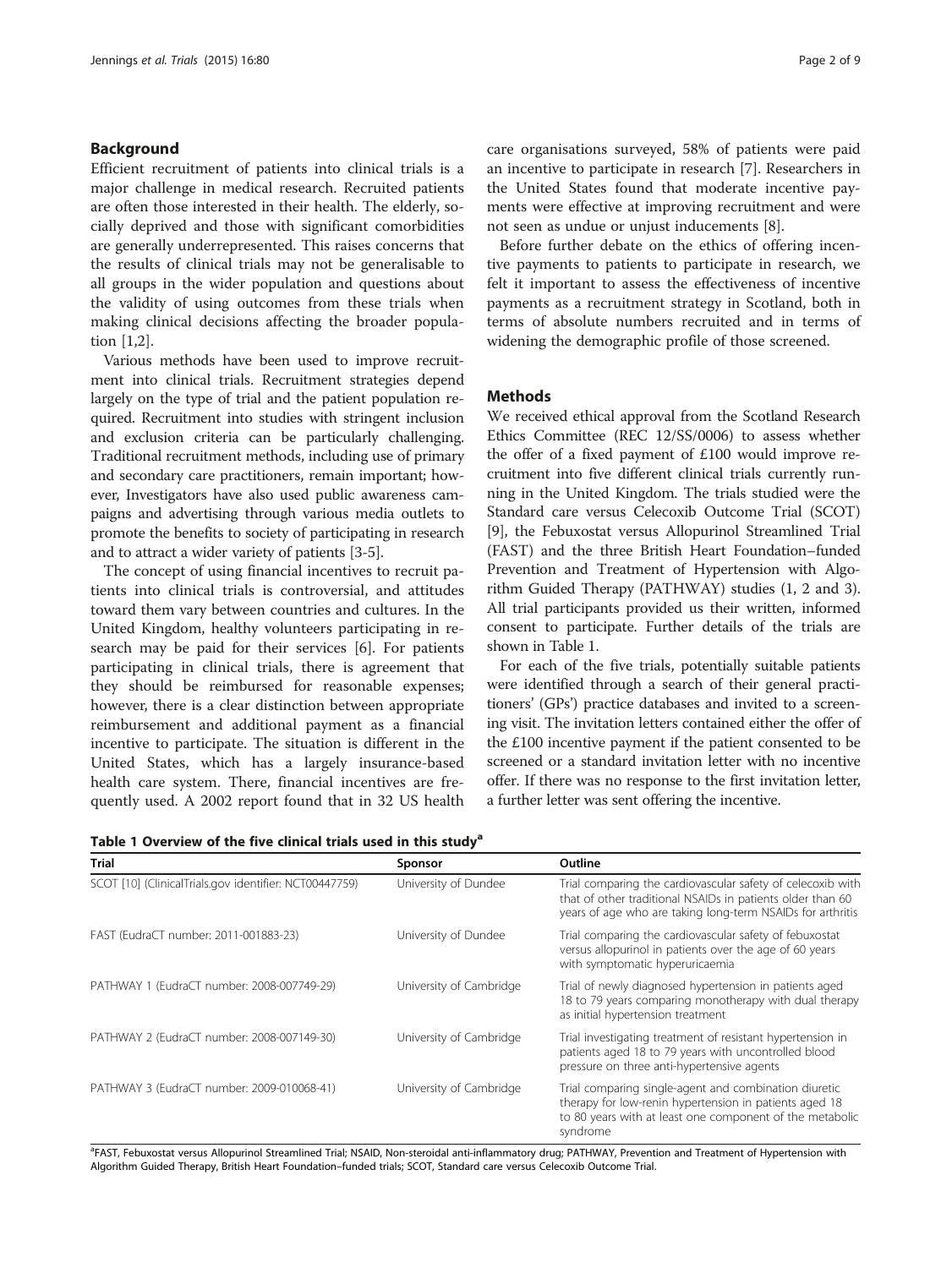Sample size calculations were based on previous recruitment rates calculated from available data and differed between the five trials. For the FAST and SCOT studies combined, to detect a 50% increase in response to invitation letters at 80% power required 225 letters to be sent for each group. For the three PATHWAY studies, to detect a 50% increase would require 424 letters in each group; therefore, for practicality, it was decided to calculate for a 100% increase in response at 80% power, which required 121 invitation letters to be sent for each group. Owing to the difficulties in determining what would be considered a worthwhile increase in recruitment balanced against the cost of the incentive payment, sample size calculations were pragmatic.

To receive the payment, the patient had to attend a screening visit and consent to be screened for the trial (that is, sign a consent form). To maintain equity, the £100 incentive was paid to all patients who signed a consent form for any of the studies (without regard to whether the incentive offer was in the invitation letter). Eligible patients who wished to receive the payment provided bank details to the finance department of the Medicines Monitoring Unit of the University of Dundee, and the £100 payment was transferred directly into the patient's bank account after the signed consent form was received.

Patients were randomised centrally from the Medicines Monitoring Unit of the University of Dundee. A list of suitable patients from each GP practice was generated by the research nurses for each trial. Patients on this list were randomly assigned a 0 (no incentive offer) or a 1 (incentive offer) using a computer algorithm (rand.nextdouble() > 0.500). This was a simple fixed randomisation method rather than an adaptive method; therefore, no effort was made to balance the groups. The code used generated random figures from ≥0 to <1. Figures ≤0.5 were assigned a 0, and figures >0.5 were assigned a 1. This led to a small unforeseen bias towards generating a 0 (no incentive offer). This imbalance was not evident until after the trial had been completed. Research nurses and study personnel were not blinded to the randomisation. Allocation of the incentive offer was independent for each trial.

Basic demographic information was recorded for each patient who was sent an invitation letter, including age, sex and postcode. The Scottish Index of Multiple Deprivation (SIMD) 2012 based on postcode was used as a measure of socioeconomic status [[11\]](#page-8-0). The SIMD combines 38 indicators across 7 domains, including income, employment, health, education, skills, housing, access and crime. Although SIMD is not a perfect indicator, it was considered a reasonable way of estimating socioeconomic status for our trial populations, given the data we had available.

The primary outcome for this study was patient response to the first invitation letter, depending on whether

the patient was offered the £100 incentive. Secondary outcomes included a comparison of the demographics of patients who responded positively between the incentive and non-incentive groups and the number of patients in each group who consented to be screened (and therefore received the incentive payment) and eventually were randomised into each study. The response to the follow-up letter was analysed separately. A study schematic with patient numbers is shown in Figure [1.](#page-3-0)

Data were summarised as mean and standard deviation for continuous variables and number of patients (percent) for categorical variables. The  $\chi^2$  test and an independent t-test were performed to determine significant differences. Response rates to the first invitation letter were compared between the patients who were offered the incentive and patients who were not offered the incentive. A logistic regression model was employed to access factors affecting positive responses to the first invitation letter. Analysis was undertaken using SAS version 9.2 software (SAS Institute, Cary, NC, USA).

## Results

A total of 1,015 patients were sent a first invitation letter for one of the five clinical trials. This total comprised 332 (32.7%) patients for FAST, 181 (17.8%) patients for SCOT, 93 (9.2%) patients for PATHWAY 1, 210 (20.7%) patients for PATHWAY 2 and 199 (19.6%) patients for PATHWAY 3. A total of 481 (47.4%) patients were offered the incentive in the first invitation letter. The mean age of invited study subjects was  $66.3 \pm 9.9$  years, and 58% of the patients were male. All patients were recruited in the East of Scotland (Dundee, Fife and Perth). There were no differences in age, sex, social deprivation, geographic location and invitation to different trials between the incentive and non-incentive groups (Table [2\)](#page-4-0).

#### Primary outcome: response to first invitation letter

The response rates to the first invitation letter were 284 (28.0%) positive responses, 279 (27.5%) negative responses and 452 (44.5%) patients who did not respond at all. Table [3](#page-5-0) shows the differences in positive responses between the incentive and non-incentive groups for each trial. Overall figures show there was a 6.9% increase in positive responses with the incentive offer (95% confidence interval (CI), 1.35 to 12.40;  $P = 0.04$ ); however, there were marked differences in response rates for each of the five trials.

A logistic regression model based on age, sex, incentive payment, trial, deprivation decile and geographic area showed that the incentive payment, age and invitation to the PATHWAY trials were significantly associated with response rates. Older patients and those invited to the PATHWAY trials were more likely to answer negatively to the first invitation letter (adjusted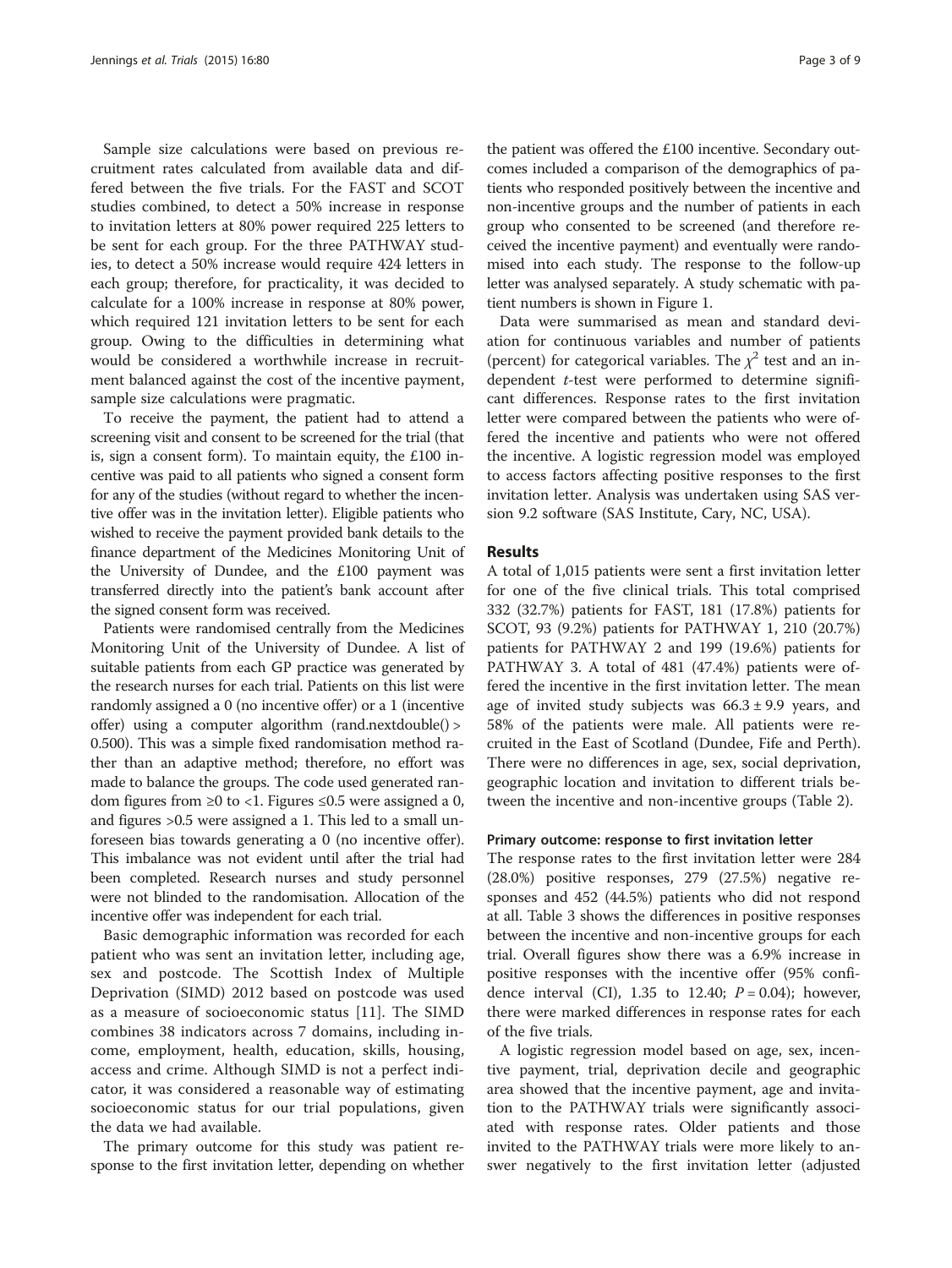<span id="page-3-0"></span>

odds ratio, 0.95 (95% CI, 0.93 to 0.97) for age; 0.16 (0.07 to 0.39) for PATHWAY 1; 0.26 (0.14 to 0.50) for PATH-WAY 2 and 0.29 (0.15 to 0.56) for PATHWAY 3).

#### Secondary outcomes Patient demographics

The mean ages in years for the positive, negative and no-response groups for all trials are shown in Figure [2](#page-6-0). Older patients were significantly more likely to respond negatively to the invitation letter, regardless of whether they were offered the incentive  $(P < 0.05)$ . There are limitations in combining all trials for age, as the FAST and SCOT trials recruited only patients over the age of 60, whereas the PATHWAY trials were open to patients as young as 18 years of age. The oldest patients were in the FAST trial, with a mean age of  $71.5 \pm 7.6$  years, and the youngest patients were in the PATHWAY 1 study, with a mean age of  $57.9 \pm 11.9$  years. However, within each trial, older patients were numerically more likely to respond negatively to the first invitation letter; this reached statistical significance for the FAST, PATHWAY 1 and PATHWAY 3 studies. None of the trials showed

that the offer of the incentive affected the age of the patients responding. Full results for the effect of age on responses by trial are shown in Additional file [1:](#page-8-0) Table S1.

Patients from more deprived areas (SIMD deciles 1–3) were less likely to respond positively to the invitation letter, with an overall positive response rate of 21.3% compared to an overall positive response of 31.4% from patients in the least deprived areas (SIMD deciles 8–10)  $(P = 0.032)$ . There were no significant differences in positive response to the first invitation letter with or without the incentive offer in the most deprived areas or in the least deprived areas; however, patients in SIMD deciles 4–7 were significantly more likely to respond positively to the incentive offer  $(37.2\% \text{ versus } 24.0\%)$   $(P = 0.004)$ . Full results are available in Additional file [2](#page-8-0): Table S3.

# Patients consented and randomised

In total, 284 patients responded positively to the first invitation letter, and 184 (64.8%) of these signed a consent form (making them eligible for the incentive payment). Of these 184 patients, 100 who signed a consent form were offered the incentive, which represents a 5.1%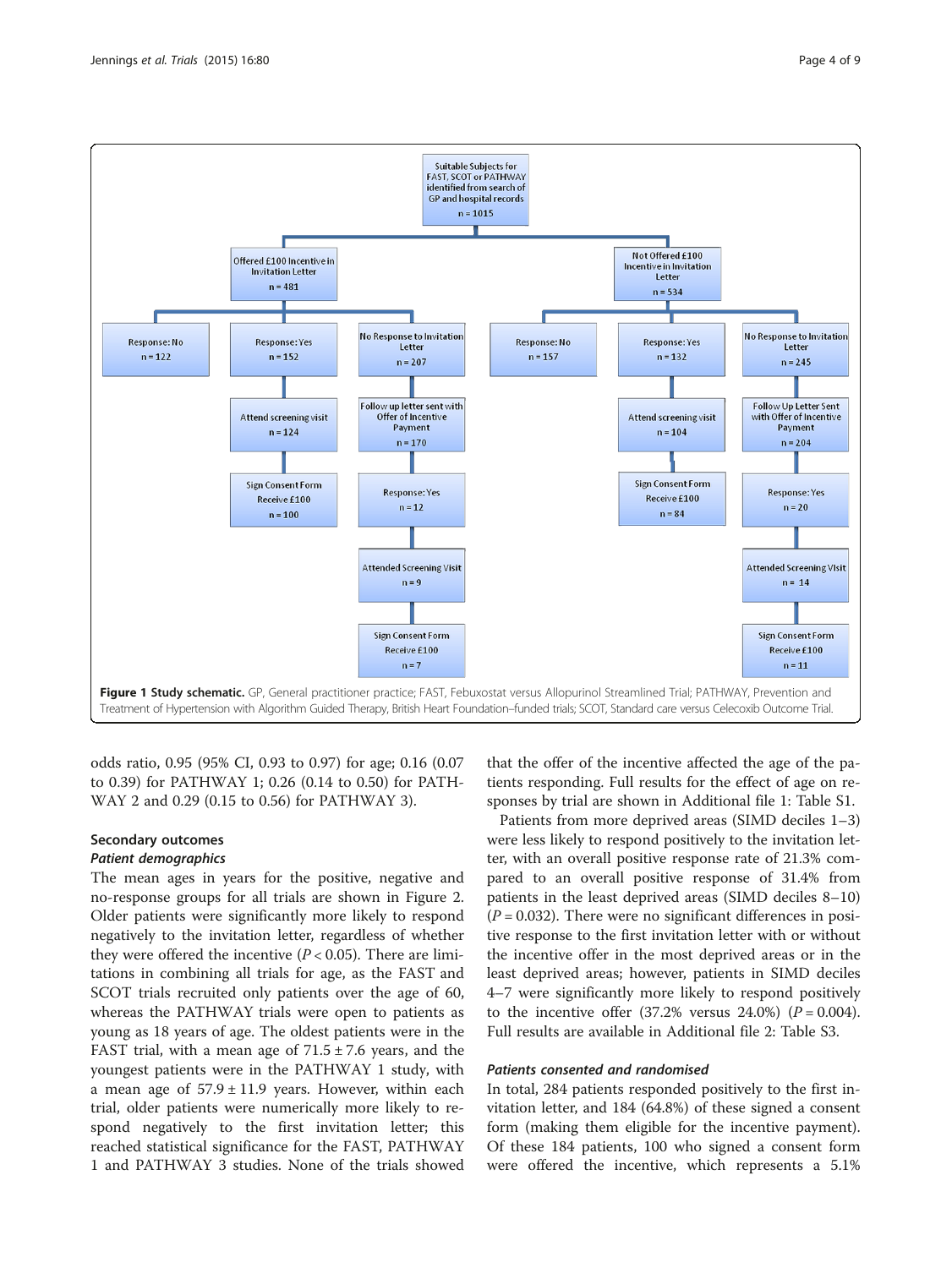#### <span id="page-4-0"></span>Table 2 Patient characteristics<sup>a</sup>

|                                        | <b>Offered incentive</b><br>$(N = 481)$ | Not offered<br>incentive $(N = 534)$ |
|----------------------------------------|-----------------------------------------|--------------------------------------|
| Age (mean, SD)                         | 66.2 (10.2)                             | 66.3 (9.6)                           |
| Sex                                    |                                         |                                      |
| Male                                   | 281 (58.4)                              | 308 (57.7)                           |
| Female                                 | 162 (33.7)                              | 182 (34.1)                           |
| Unknown                                | 38 (7.9)                                | 44 (8.2)                             |
| SIMD deprivation category <sup>b</sup> |                                         |                                      |
| 1-3 (least deprived)                   | 138 (28.7)                              | 134 (25.1)                           |
| $4 - 7$                                | 242 (50.3)                              | 274 (51.4)                           |
| 8-10 (most deprived)                   | 101(21.0)                               | 125(23.5)                            |
| Geographic areas <sup>b</sup>          |                                         |                                      |
| Angus and Dundee                       | 217(45.1)                               | 215 (40.3)                           |
| Fife                                   | 200 (41.6)                              | 234 (43.9)                           |
| Perth                                  | 64 (13.3)                               | 84 (15.8)                            |
| Target patient group                   |                                         |                                      |
| FAST                                   | 158 (32.9)                              | 174 (32.6)                           |
| SCOT                                   | 84 (17.5)                               | 97 (18.2)                            |
| PATHWAY 1                              | 46 (9.6)                                | 47 (8.8)                             |
| PATHWAY 2                              | 101(21.0)                               | 109 (20.4)                           |
| PATHWAY 3                              | 92 (19.1)                               | 107 (20.0)                           |

<sup>a</sup>FAST, Febuxostat versus Allopurinol Streamlined Trial; PATHWAY, Prevention and Treatment of Hypertension with Algorithm Guided Therapy, British Heart Foundation–funded trials; SCOT, Standard care versus Celecoxib Outcome Trial; SIMD, SD, Standard deviation; Scottish Index of Multiple Deprivation. Data are mean (SD) or number (%). There were no significant differences between groups <sup>b</sup>Includes one patient with missing data.

increase in consented patients who received the incentive offer ( $P = 0.037$ ). Of the 184 consented patients, 167 were ultimately randomised into a trial. Table [3](#page-5-0) shows the differences in consented and randomised patients by trial. The greatest (although not statistically significant) positive changes with the incentive offer were seen in the FAST trial.

#### Response to non-responder letters

Non-responder letters were sent to 374 of the 452 nonresponders to the first letter (full results are available in Additional file [3](#page-8-0): Table S3). The non-responder letter contained the offer of the £100 incentive; therefore, all non-responders were offered the incentive. The nonresponder letters generated a further 66 responses (17.4%), of which 32 (8.6%) were positive responses; among the latter group of 32 patients, 18 patients signed a consent form and 14 were randomised into a trial. The overall response rate (both positive and negative) for the first invitation letter and the follow-up letter for the 1,015 patients contacted in this trial was 62%.

#### Overall outcomes for all patients

Final figures for both the first and the non-responder letters show that, in total, there were 316 patients who responded positively to the invitation letter (184 offered the incentive, 132 not offered the incentive). Of these 316 patients, 251 attended a screening visit. A total of 202 patients signed a consent form and were eligible for the £100. Ultimately, 181 patients were randomised into a study (104 for FAST, 58 for SCOT, 5 for PATHWAY 1, 9 for PATHWAY 2 and 5 for PATHWAY 3). Thus, after writing to 1,015 patients, 181 were ultimately randomised into a trial, giving an overall randomisation rate of 17.8%.

# Cost-effectiveness

The additional cost incurred in undertaking this incentive payment trial was £100 per patient who signed a consent form, as invitation letters, trial information and screening visits were unchanged from the usual recruitment process of each trial. With 202 patients consented into the trials, the total cost of the payments to patients in the trial was £19,900 (3 patients did not accept the incentive payment).

The cost to each trial of paying a £100 incentive is determined by the number of patients signing the consent form (as only these patients are paid). Some patients who responded positively to the invitation letter did not meet trial inclusion criteria, however; therefore, despite their wish to participate and claim the £100, they were ineligible. Table [4](#page-6-0) shows the cost for each additional patient who responded positively to the invitation letter, as well as the cost for each consenting patient if the incentive was offered. Overall, the cost was £1.549 to get one additional patient to respond positively; however, significant differences between the trials were again evident.

# **Discussion**

Over one-third of the patients invited to participate in a clinical trial did not respond at all to the invitation letter. This lack of response is commonplace when attempting to recruit participants for research and means effective clinical trial recruitment is difficult.

The offer of a £100 incentive payment did have some impact in improving patient response to the first invitation letter, and positive responses increased by 6.9% in the incentive group. The improvement in initial positive response did lead to a small (5.1%) increase in the number of patients signing a consent form. These increases were statistically significant when looking at only the response to the first invitation letter, but they became non-significant when overall figures for both the first and non-responder letters were used, owing to the poor response to the non-responder letters.

The five trials included in this study targeted different patient populations and required different levels of input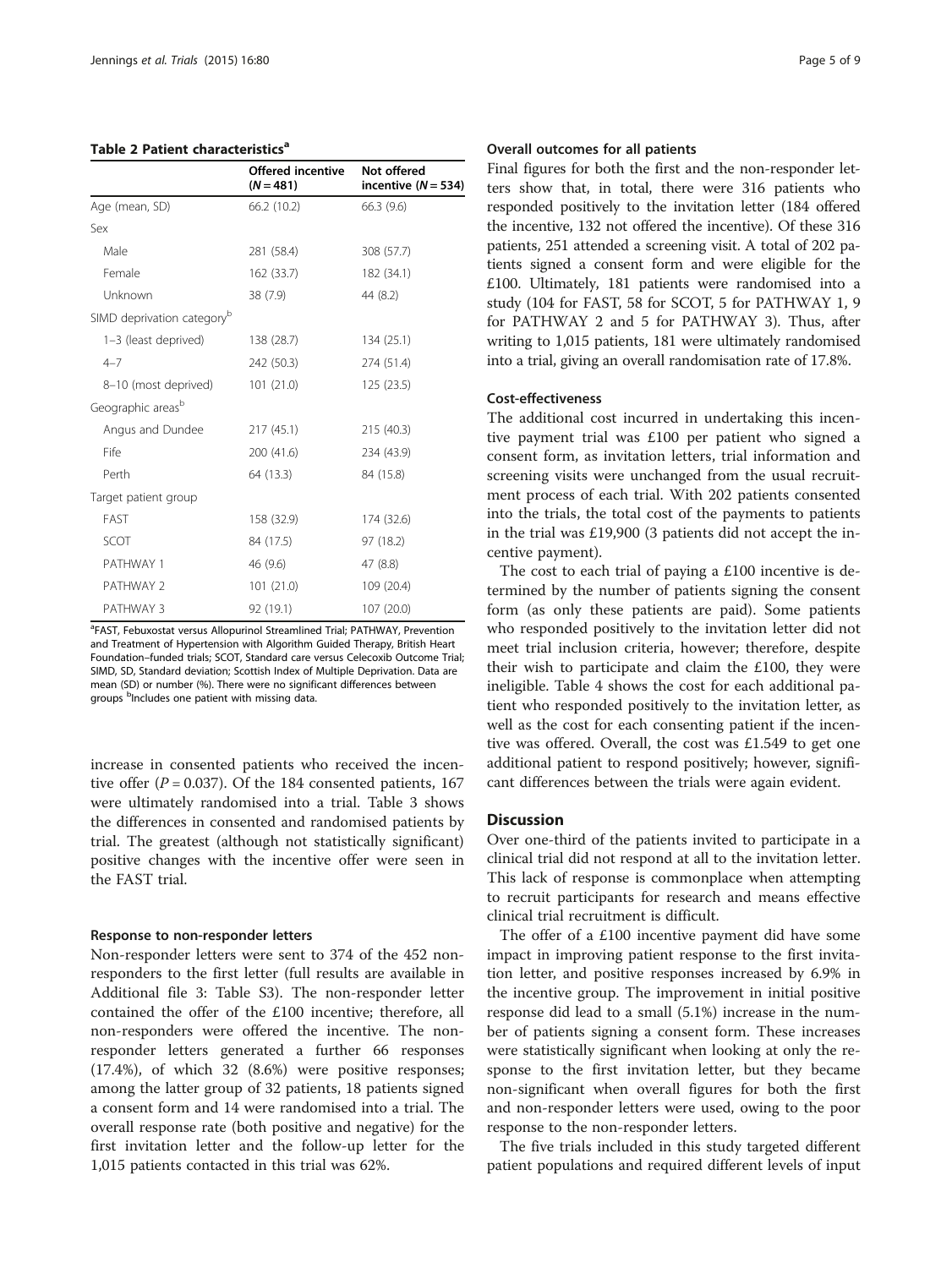|                                                |                                    | <b>FAST</b><br>$(N = 332)$ | <b>SCOT</b><br>$(N = 181)$ | <b>PATHWAY 1</b><br>$(N = 93)$ | <b>PATHWAY 2</b><br>$(N = 210)$ | <b>PATHWAY 3</b><br>$(N = 199)$ | Overall<br>$(N = 1,015)$ |
|------------------------------------------------|------------------------------------|----------------------------|----------------------------|--------------------------------|---------------------------------|---------------------------------|--------------------------|
| Offered incentive payment, n (%)               |                                    | 158 (47.6%)                | 84 (46.4%)                 | 46 (49.5%)                     | 101 (48.1%)                     | 92 (46.2%)                      | 481 (47.4%)              |
| Not offered incentive payment, n (%)           |                                    | 174 (52.4%)                | 97 (53.6%)                 | 47 (50.5%)                     | 109 (51.9%)                     | 107 (53.8%)                     | 534 (52.6%)              |
| Number of responses to first invitation letter | Positive                           |                            |                            |                                |                                 |                                 |                          |
|                                                | Incentive offer                    | 68 (43.0%)                 | 34 (40.5%)                 | 5 (10.9%)                      | 19 (18.8%)                      | 26 (28.3%)                      | 152 (31.6%)              |
|                                                | No incentive offer                 | 54 (31.0%)                 | 31 (32.0%)                 | 7 (14.9%)                      | 19 (17.4%)                      | 21 (19.6%)                      | 132 (24.7%)              |
|                                                | % change with Incentive ((95% CI)) | 12.0%                      | 8.5%                       | $-4.0%$                        | 1.4%                            | 8.7%                            | 6.9%* (1.35 to 12.40)    |
|                                                | Negative                           |                            |                            |                                |                                 |                                 |                          |
|                                                | Incentive offer                    | 40 (25.3%)                 | 15 (17.9%)                 | 14 (30.4%)                     | 30 (29.7%)                      | 23 (25.0%)                      | 122 (25.4%)              |
|                                                | No incentive offer                 | 49 (28.2%)                 | 16 (16.5%)                 | 16 (34.0%)                     | 37 (33.9%)                      | 39 (36.4%)                      | 157 (29.4%)              |
|                                                | % change with incentive ((95% CI)) | $-2.9%$                    | $-1.4%$                    | $-3.6\%$                       | $-4.2$                          | $-11.4%$                        | $-4.0\%$ (-1.47 to 9.47) |
|                                                | No response                        |                            |                            |                                |                                 |                                 |                          |
|                                                | Incentive offer                    | 50 (31.6%)                 | 35 (41.7%)                 | 27 (58.7%)                     | 52 (51.5%)                      | 43 (46.7%)                      | 207 (43.0%)              |
|                                                | No incentive offer                 | 71 (40.8%)                 | 50 (51.5%)                 | 24 (51.1%)                     | 53 (48.6%)                      | 47 (43.9%)                      | 245 (45.8%)              |
|                                                | % change with incentive ((95% CI)) | $-9.2%$                    | $-9.8%$                    | 7.6%                           | 2.9%                            | 2.8%                            | $-2.8\%$ (-3.27 to 8.92) |
| Number of patients signing a consent form      | Incentive offer                    | 58 (36.7%)                 | 26 (30.9%)                 | 3(6.5%)                        | $4(4.0\%)$                      | $9(9.8\%)$                      | 100 (20.8%)              |
|                                                | No incentive offer                 | 41 (23.6%)                 | 24 (24.7%)                 | 4(8.5%)                        | 9(8.3%)                         | $6(5.6\%)$                      | 84 (15.7%)               |
|                                                | % change with incentive ((95% CI)) | 13.1%                      | 6.2%                       | $-2.0%$                        | $-4.3%$                         | 4.2%                            | 5.1%* (0.31 to 9.85)     |
| Number of patients randomised into trial       | Incentive offer                    | 58 (36.7%)                 | 26 (30.9%)                 | 2(4.3%)                        | $3(3.0\%)$                      | $5(5.4\%)$                      | 94 (19.5%)               |
|                                                | No incentive offer                 | 40 (23.0%)                 | 24 (24.7%)                 | $3(6.4\%)$                     | 6(5.5%)                         | 0                               | 73 (13.7%)               |
|                                                | % change with incentive ((95% CI)) | 13.7%                      | 6.2%                       | $-2.1%$                        | $-2.5%$                         | $5.4\%*$                        | 5.9%* (1.30 to 10.49)    |

# <span id="page-5-0"></span>Table 3 Invitation to screening visit and outcome of first invitation letter, by trial<sup>a</sup>

acl, Confidence interval; FAST, Febuxostat versus Allopurinol Streamlined Trial; PATHWAY, Prevention and Treatment of Hypertension with Algorithm Guided Therapy, British Heart Foundation–funded trials; SCOT, Standard care versus Celecoxib Outcome Trial. \*P < 0.05.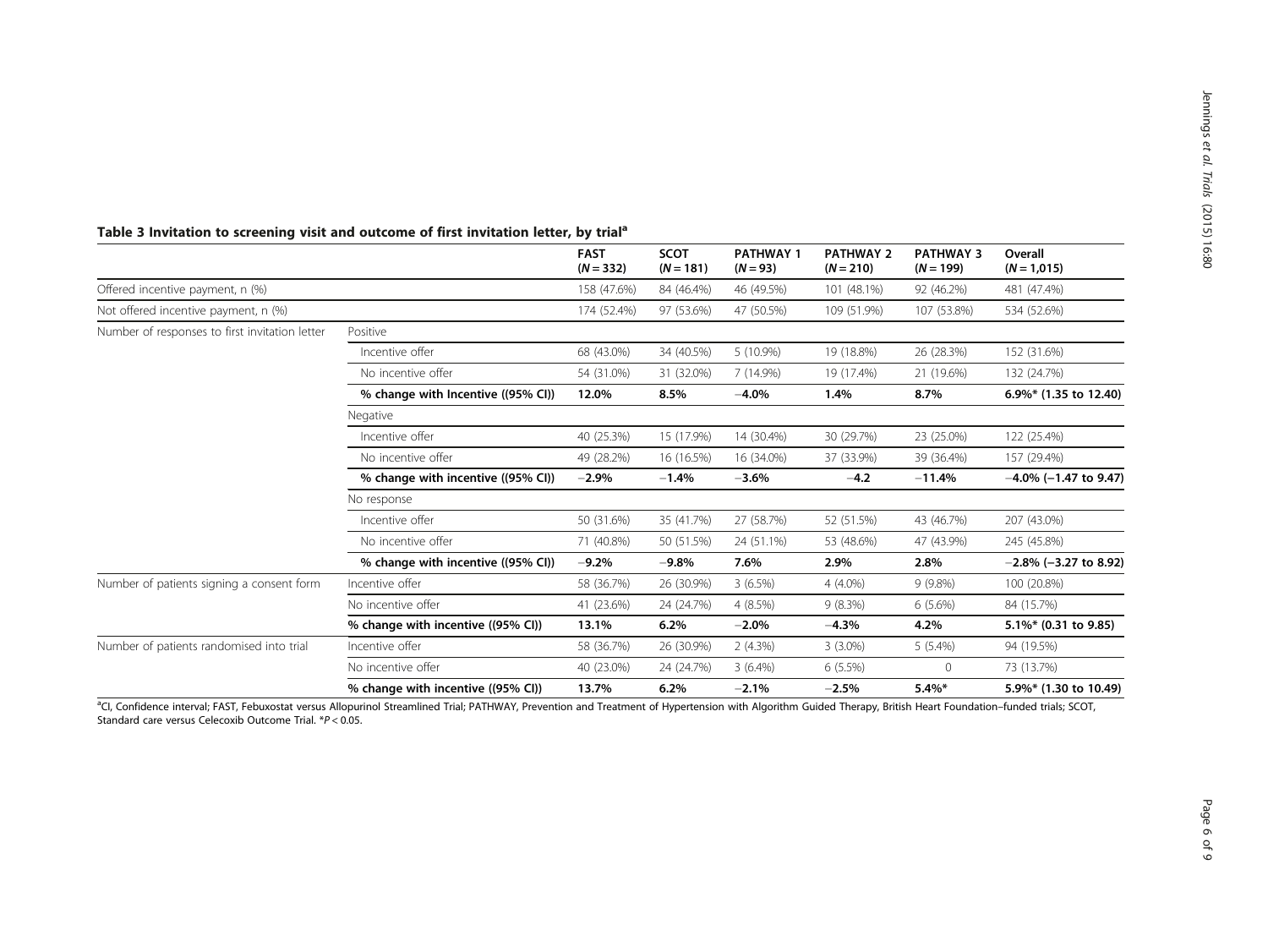<span id="page-6-0"></span>

from recruited patients; therefore, response rates varied significantly between the different trials. The recruitment for the SCOT and FAST trials was through GP's writing to patients, and participants had to be older than 60 years of age and meet other entry criteria regarding their medication and medical history. SCOT and FAST were streamlined trials with the aim of replicating dayto-day clinical care; therefore, patients attended a screening visit and were then followed up remotely, so the burden on participants was relatively small. The PATHWAY studies recruited patients from primary care who were aged 18–80 years with either newly diagnosed or partially treated hypertension. All three PATHWAY studies involved multiple patient visits to the study centre as well as home blood pressure monitoring. The PATHWAY trials therefore often targeted a younger, working patient group and required a significantly greater investment in terms of time and effort from participants. Overall, initial positive response rates to SCOT and FAST invitations (both with and without the

Table 4 Cost per additional responding or consented patient from first invitation letter by trial<sup>a</sup>

|           | Increase in<br>positive<br>response<br>with incentive | Cost per<br>additional<br>patient | Increase in<br>consented<br>patients<br>with incentive | Cost per<br>additional<br>consented<br>patient |
|-----------|-------------------------------------------------------|-----------------------------------|--------------------------------------------------------|------------------------------------------------|
| Overall   | 6.9%                                                  | £1,549                            | 5.1%                                                   | £1,961                                         |
| FAST      | 12.0%                                                 | £933                              | 13.1%                                                  | £763                                           |
| SCOT      | 8.5%                                                  | £1,276                            | 6.2%                                                   | £1,613                                         |
| PATHWAY 1 | $-4.0%$                                               | N/A                               | $-2.0%$                                                | N/A                                            |
| PATHWAY 2 | 14%                                                   | £7,243                            | $-4.3%$                                                | N/A                                            |
| PATHWAY 3 | 87%                                                   | £1.249                            | 4.2%                                                   | £2,381                                         |

<sup>a</sup>FAST, Febuxostat versus Allopurinol Streamlined Trial; N/A, Not applicable; PATHWAY, Prevention and Treatment of Hypertension with Algorithm Guided Therapy, British Heart Foundation–funded trials; SCOT, Standard care versus Celecoxib Outcome Trial.

incentive) were 37% and 36%, respectively, compared to 19% for the PATHWAY trials combined. The greatest increase in patients actually randomised into a trial with the incentive offer was seen for the FAST trial, but this 13.7% increase was not statistically significant. Subsequent screening and randomisation rates were also significantly poorer for all of the PATHWAY studies, which was due to stringent study entry criteria for blood pressure as well as the greater perceived burden of multiple study visits for the participants. Recruitment into PATH-WAY 1 and 2 appears to have been negatively affected by the incentive offer; however, the number of consented patients was too small to allow meaningful interpretation. Recruitment into PATHWAY 3 increased with the incentive offer, but this still represented only 5 patients randomised out of 199 patients contacted.

Cost-effectiveness was calculated as the cost of one additional responding or consented patient if all patients received £100. The FAST trial showed the greatest increase in consented patients with the incentive offer; however, even with a 13.1% increase, the cost per additional patient was still high at £763. It would be beyond the scope of most studies, particularly those lacking commercial funding, to view this as cost-effective.

The cost-effectiveness analysis is also perhaps unfair because the calculations were based only on the number of patients who received the payment. Patients who did not meet study inclusion criteria were never in a position to be able to receive the incentive payment, even though they had indicated a willingness to take part in a clinical trial. Therefore, cost-effectiveness figures could be marginally improved if investigators invited fewer unsuitable patients to screening visits.

The results of our present study indicate that the offer of a £100 financial incentive had only a limited impact on improving recruitment into the five clinical trials involved. This may initially appear surprising, as most people would acknowledge that we are all driven to some extent by the attainment of financial reward. However, in the health care setting, people are motivated to different degrees by personal gain and altruism. In 1970, Richard Titmuss claimed that paying people for blood donations actually made them less likely to donate, as the payment removed the altruistic incentive [[12](#page-8-0)]. It was then suggested that increasing the payment would be effective; however, subsequent work has shown that payment can reduce intrinsic motivation and that people are often distrustful of payment offered for altruistic behaviour, including participation in clinical trials [[13\]](#page-8-0). There is significant individual variation in how people respond to financial incentive and complex reasons underpinning these decisions. What may seem a worthwhile reward for some people may not attract others and may even actively discourage people who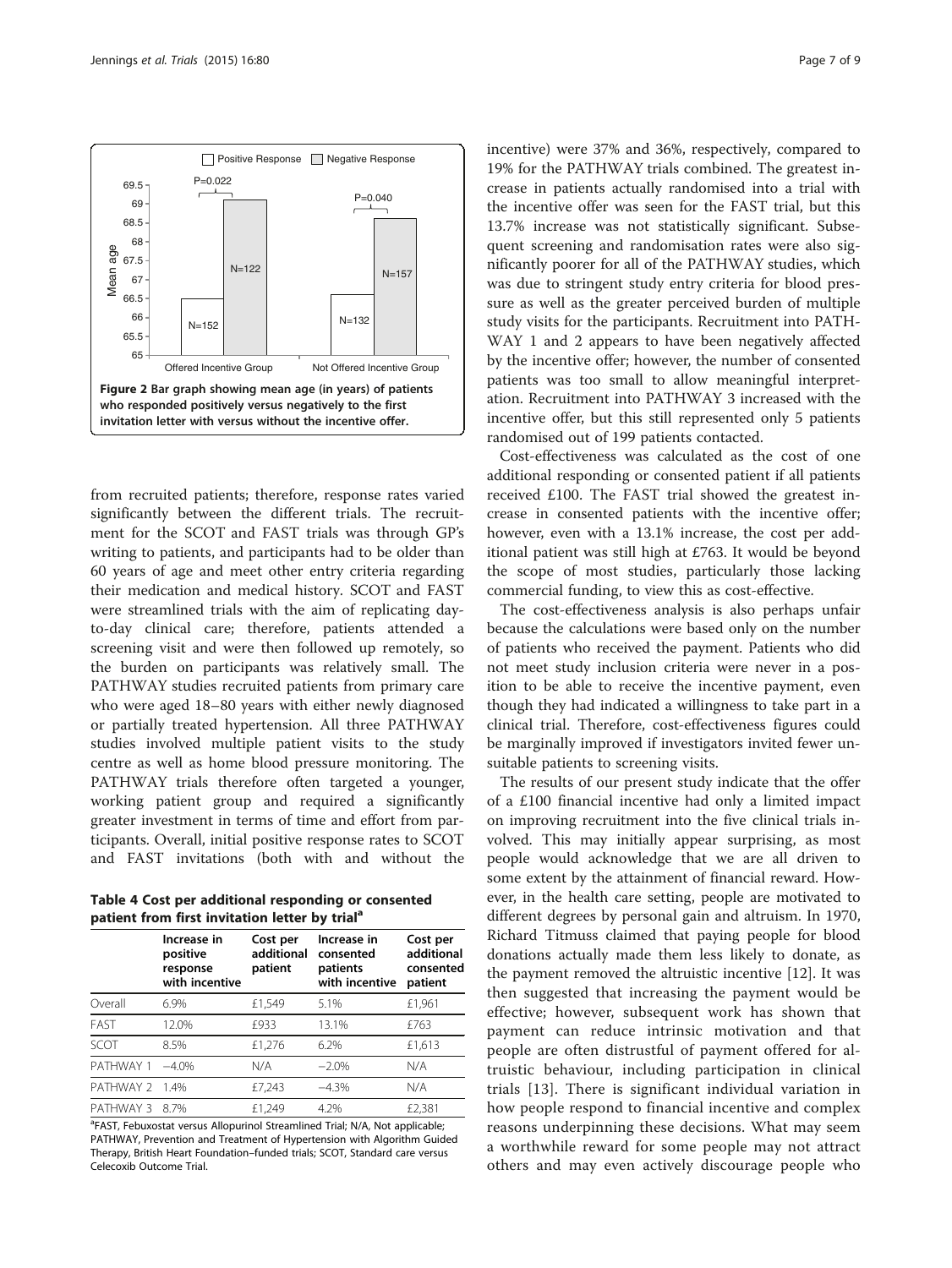are uncomfortable with receiving financial reward for altruistic behaviour.

The incentive offer for this study was £100. This figure was chosen as a compromise between reasonable compensation for the degree of inconvenience caused against an effective incentive to participate. The level of the incentive offered must fulfil the primary objective of increasing recruitment without being seen as financial coercion. Studies done in the United States have shown that the level of payment does influence response. For example, in a study in which researchers looked at enrolling teenagers in a smoking cessation program, the results showed that any incentive was better than no incentive and that a \$15 cash incentive improved responses compared to a \$2 cash incentive and entry into a \$200 prize drawing [\[3,10\]](#page-8-0). Incentive payments in clinical research are controversial, particularly regarding where to draw the line between financial incentive and financial coercion. This concern is especially relevant when trying to recruit socially deprived and vulnerable members of society [\[14](#page-8-0)].

There has also been debate over whether the size of the payment should reflect the risk or inconvenience of the trial and if a standard formula could be developed to determine the amount of the incentive [[15](#page-8-0),[16](#page-8-0)]. The five trials in this study were all considered low-risk (all used medicines within their licensed indications), and therefore no assessment was made of the participants' views of the risks involved and whether this influenced their decision to participate. Opinions are divided on this topic, with many people feeling that higher-risk trials should not offer incentive payments at all [\[17](#page-8-0)]. Researchers in the United States have looked at how patients respond to payment offers in terms of both the level of payment and the perceived risk associated with the trial. Halpern and colleagues conducted a study where 126 hypertensive patients were provided with information on a series of potential trials of a new antihypertensive medication. In a  $3 \times 3$  design, the risk of adverse events and the payment offer (\$100, \$1,000 or \$2,000) were varied. In 34% of patients, the level of payment significantly influenced their willingness to participate. Unsurprisingly, trials with a higher risk of side effects and lower payment offers decreased willingness to participate. They also found a non-significant trend towards wealthier people being more strongly influenced by payment, but they did not find that patients' perceptions of the risks associated with the trials were altered by the level of the payment offered [[8\]](#page-8-0).

Our study shows that, though there may be some case to be made for incentive payments' marginally improving recruitment into some trials, there was no evidence that the incentive payment broadened the demographics of those participating. The incentive payment offer had no impact on the age of those responding, and, for every trial within the study, there was a trend towards older patients

responding negatively to the invitation letter and younger patients not responding at all (irrespective of the incentive offer). This may reflect younger patients having work and family commitments that prevent their participation and older patients having different priorities, such as increased frailty that prevents multiple study visits and presence of multiple comorbidities that make these patients less willing to spend additional time with health care professionals.

In terms of social deprivation, the initial positive response (with or without the incentive offer) from patients in the most deprived areas (SIMD deciles 1–3) was 21.3%, which was lower than the overall trial average of 28.0%. Positive responses from patients in the least deprived areas (SIMD deciles 8–10) were higher than the trial average at 30.7%. Patients in the middle deprivation deciles (SMID deciles 4–7) were the only group to show a significant increase in positive responses associated with the incentive payment. We can only speculate on the reasons for this. It might be that the most deprived in society are the least engaged with health care, whereas those who are better off would not be enticed by a relatively small payment but take a greater interest in their health.

There are limitations to this trial, including looking at patient recruitment from part of eastern Scotland only. Using five diverse clinical trials complicated interpretation of the results, as recruitment varied widely between trials. There are likely to have been different factors affecting recruitment within each trial, including how the trial was advertised and how patients were approached. It might have been interesting to look at different levels of payment; however, it would be expected that a lower figure would have made even less impact on patient recruitment and that a higher figure would mean the trial was not financially viable. Future work in this area could look at incentives that are not purely financial and are individualised to patients or trials.

## Conclusions

Both simple and complex messages emerge from this study. Put simply, paying patients £100 did entice more people to respond positively to an invitation letter and did result in slightly more randomised patients, particularly in the FAST trial; however, this effect was marginal. Response rates varied a great deal between the different trials, and, even where a significant improvement was observed, it would be a stretch to see this as a costeffective recruitment method. The incentive payment did not attract the elderly or the more socially deprived. What motivates people to participate in clinical research